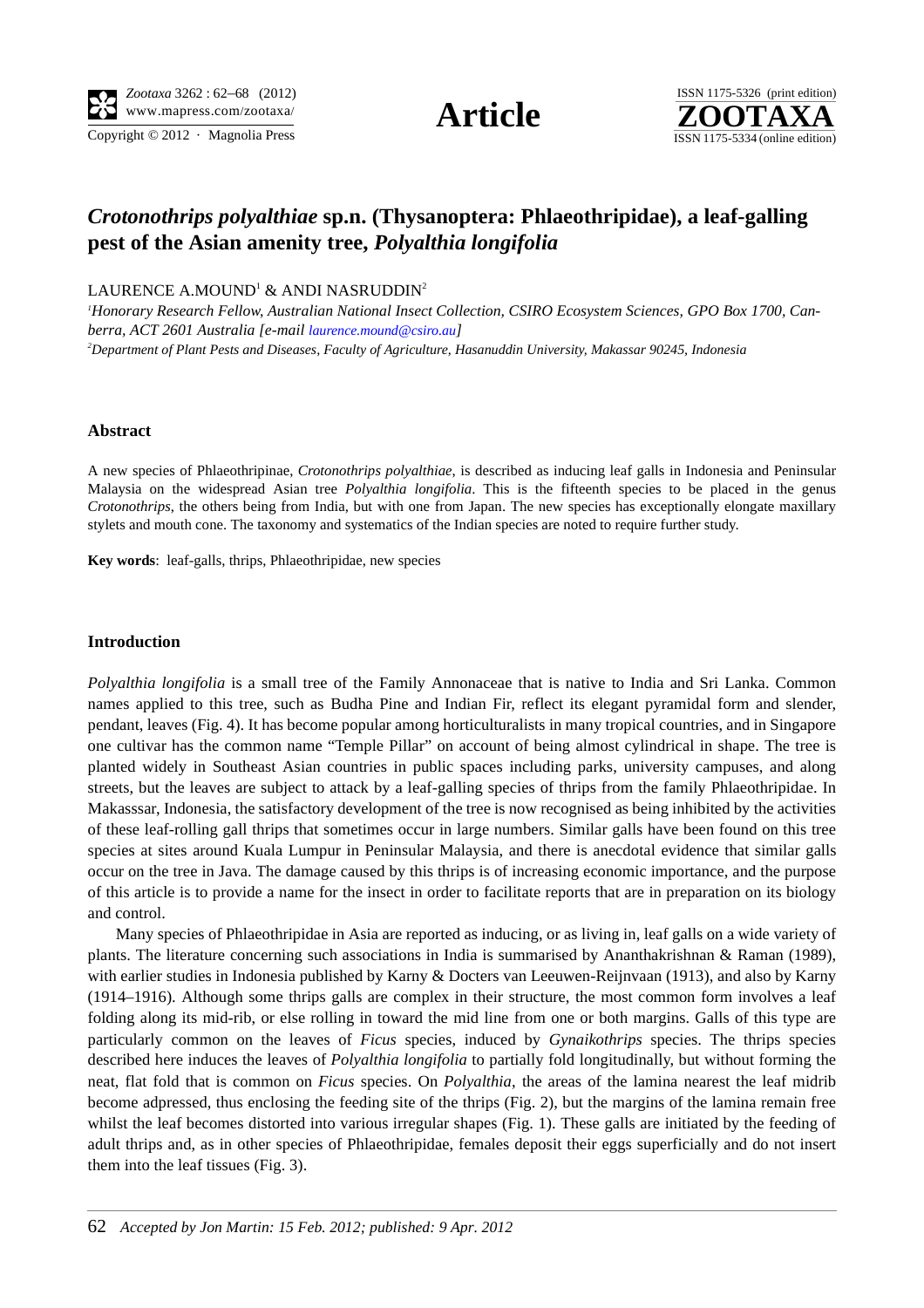

**FIGURES 1–2.** *Polyalthia longifolia* gall thrips. **(1)** intact gall; **(2)** gall pinned open to display tissue damage; **(3)** thrips life stages; **(4)** tree habitus.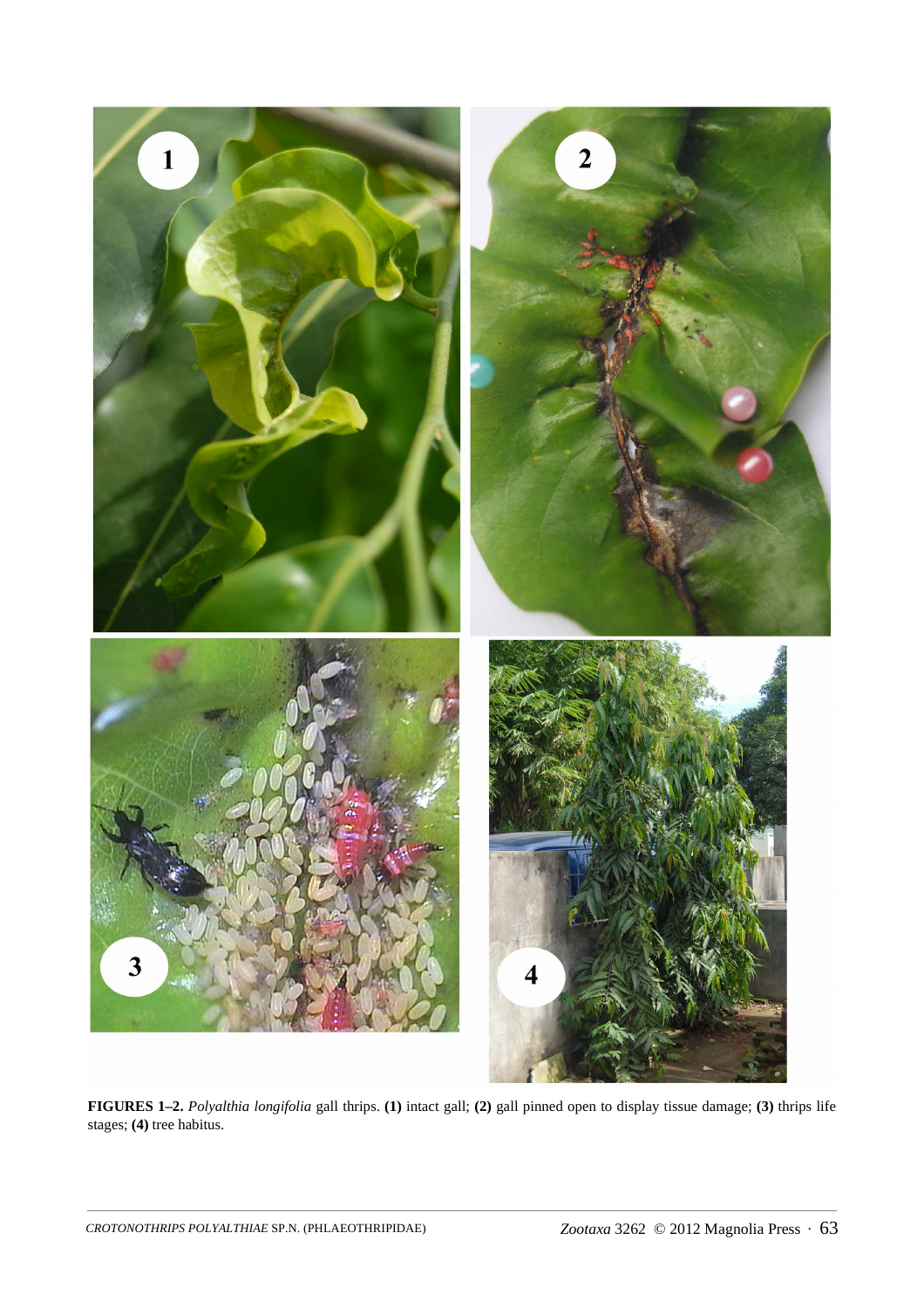The association of the new thrips species described here with *Polyalthia longifolia* raises questions. The plant is native to Sri Lanka and southern India, but the thrips is not recorded from those countries despite the extensive studies by T.N. Ananthakrishnan and his students (Ananthakrishnan & Raman 1989). The plant is introduced to Southeast Asia, and the thrips has therefore presumably host-shifted from some other species of *Polyalthia* in Southeast Asia. Cultivation of *P. longifolia* in Indonesia and Malaysia is usually from cuttings, not from seed. There is thus a possibility that this thrips pest is being distributed by the horticultural trade, in association with a single cultivar of limited genetic diversity.

## *Crotonothrips polyalthiae* **sp.n.**

*Male macroptera*. Body and legs dark brown, fore tarsi and apex of fore tibiae yellow; antennal segments I and VII–VIII brown, II yellow at apex, III almost clear yellow but weakly shaded at apex, IV–VI yellow on basal twothirds, half or third respectively; fore wing extensively shaded, paler at apex, clear near base around sub-basal setae, and with a longitudinal pale line close to posterior margin (Fig. 11). Antennae 8-segmented, III with 1 sensorium, IV with  $3^{+1}$  sensoria, VIII very weakly constricted at base (Fig. 7). Head dorsally slightly longer than wide, not projecting in front of eyes, cheeks weakly convex with weak setae (Fig. 6); dorsal surface transversely reticulate with prominent postoccipital flange; eyes slightly larger dorsally than ventrally; postocular setae long and slender with apices softly rounded; maxillary stylets close together medially, retracted to posterior margin of eyes; head elongate ventrally (Fig. 8), mouth cone pointed, extending between fore coxae; mandible restricted to mouth cone. Pronotum weakly reticulate but median area smooth, with strong median longitudinal apodeme; midlateral pair of setae arise in posterior position near to notopleural sutures (Fig. 9); mid-lateral and epimeral setae, long, slender with softly rounded apices; anteroangular and posteroangular setae shorter and variable in length; anteromarginal setae no larger than discal setae. Fore femora swollen, fore tibiae slightly curved, fore tarsal tooth stout (Fig. 5). Prosternal basantra not developed, chitinous islets large; ferna large, mesopraesternum incomplete medially (Fig. 8). Mesonotum reticulate, lateral setae small. Metanotum longitudinally reticulate on anterior half (Fig. 10), median setae small and slender; metathoracic sternopleural sutures sharply recurved (Fig. 8). Fore wing parallel-sided (Fig. 11), with about 25 duplicated cilia; sub-basal setae long with apices softly rounded to weakly capitate. Pelta irregular, broadly triangular with apex truncate or rounded, paired campaniform sensilla present (Fig. 10); tergites II–VII each with 2 pairs of sigmoid setae; tergite IX setae finely pointed, S2 short and stout; anal setae shorter than tube. Sternite VIII with large pore plate.

*Measurements of holotype male in microns*. Body length 2750. Head, dorsal length 230; width 200; ventral length to base of mouth cone 300; ventral length to apex of mouth cone 520; postocular setae 115. Pronotum, length 290; width 380; major setae, am 15; aa 50 (70); ml 130; epim 155; pa 45 (55). Fore wing, length 1050; median width 90; sub-basal setae 55, 75, 80. Tergite IV, posteromarginal setae 175; posteroangular setae 75. Tergite IX setae, S1 240; S2 60; S3 265. Tube, length 255; longest anal setae 175. Antennal segments III–VIII length 93, 90, 85, 80, 63, 35.

*Female macroptera*. Similar to male in colour and structure except: fore femora more slender, fore tarsal tooth smaller; pronotal am and pa setae longer, ml setae shorter; pronotal median longitudinal apodeme weak; tergite IX setae S2 as long as S1 and S3.

*Measurements of large and small paratype females in microns*. Body length 3150 (2500). Head, dorsal length 240 (175); width 220 (200); ventral length to base of mouth cone 300; ventral length to apex of mouth cone 520 (450); postocular setae 110 (15). Pronotum, length 250 (170); width 380 (300); major setae, am 35 (25); aa 50 (33); ml 85 (15); epim 160 (90); pa 75 (50). Fore wing, length 1050 (900); median width 110; sub-basal setae 60, 85, 85. Tergite IV, posteromarginal setae 165 (125); posteroangular setae 85 (55). Tergite IX setae, S1 240 (200); S2 225 (75); S3 240 (180). Tube, length 270 (225). Antennal segments III–VIII length 90, 90, 83, 70, 60, 35 (80, 75, 70, 68, 60, 33).

*Larvae*. Body with bright red internal pigments, and two transverse white bands (Fig. 3); antennae, legs, head, and abdominal segments IX–X dark brown.

**Material studied**. Holotype male, **Indonesia**, Makassar, Tamalanrea, in leaf gall of *Polyalthia longifolia* (Annonaceae), 7.vii.2010 (A. Nasruddin), in The Natural History Museum, London.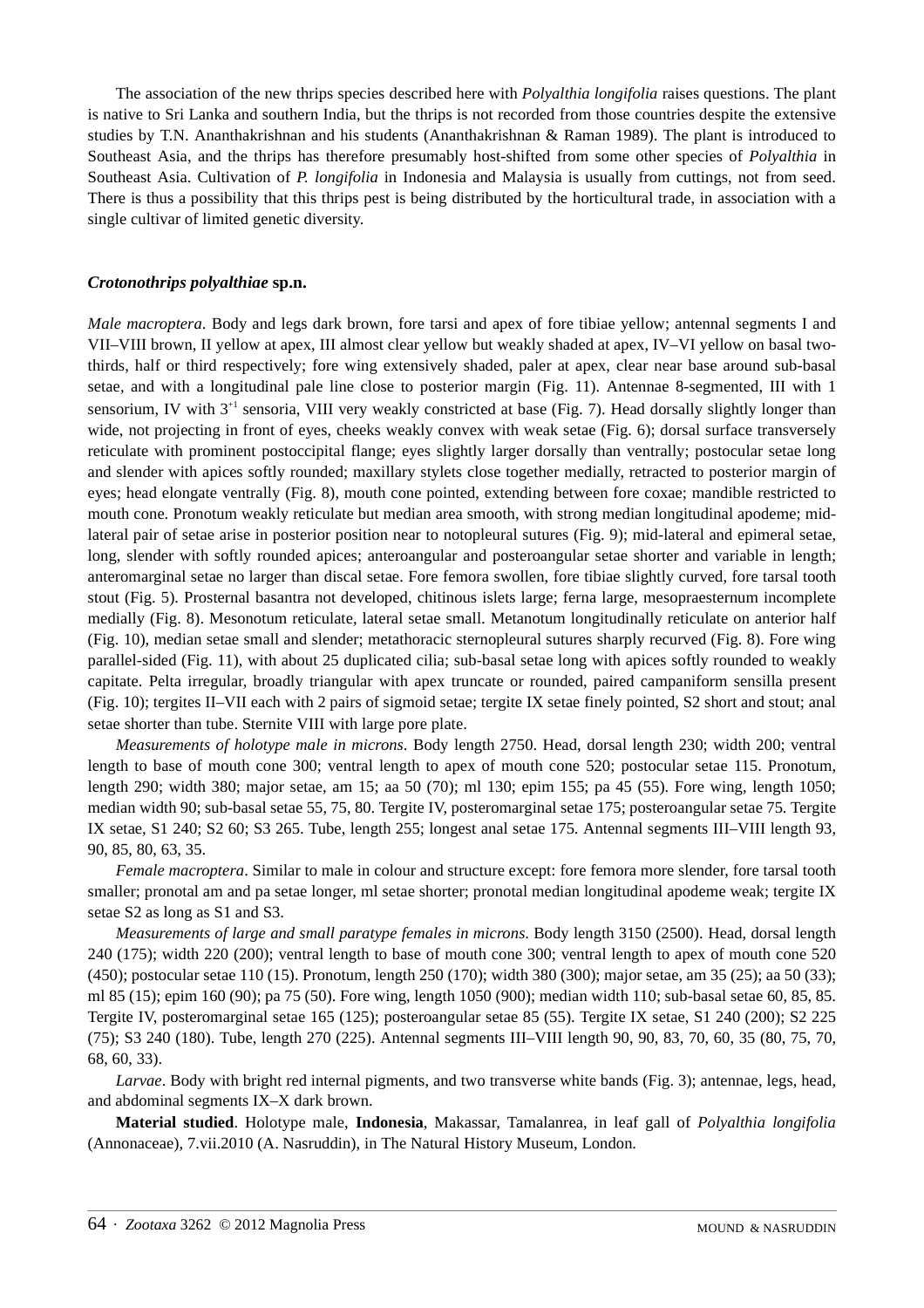

**FIGURES 5–11.** *Crotonothrips polyalthiae*. **(5–9)** holotype male: **(5)** habitus; **(6)** head; **(7)** antenna; **(8)** thoracic sternites; **(9)** pronotum. **(10–11)** paratype female: **(10)** metanotum, pelta and tergite II; **(11)** fore wing.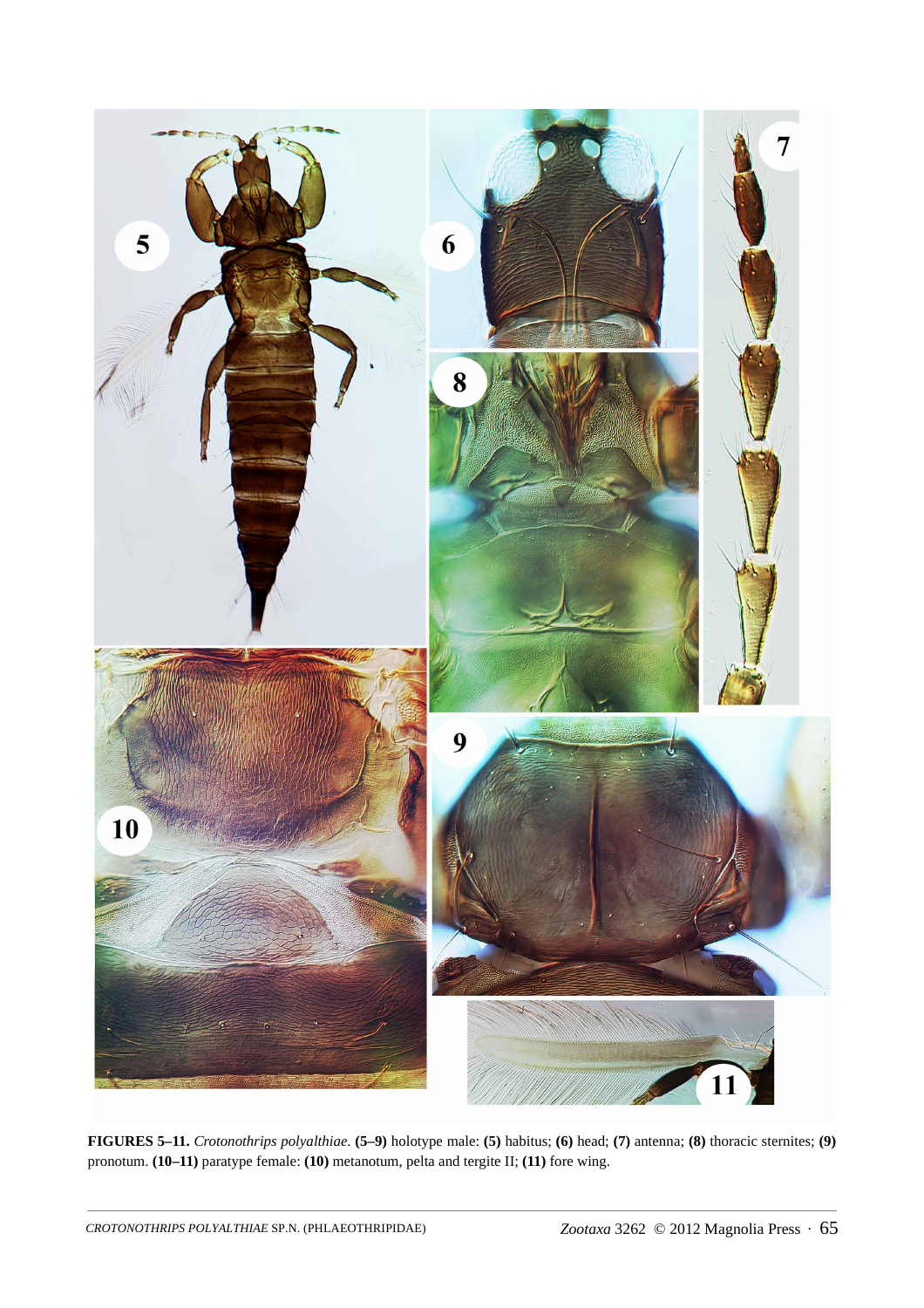Paratypes: **Indonesia**, 4 males, 10 females taken with holotype and larvae; 21 females 2 males with similar data except, 22.xii.2011. **Malaysia**, University of Kuala Lumpur, 6 males, 1 female with larvae and pupae in leaf gall of *Polyalthia longifolia*, 3.vii.2006 (LAM 4903); Kuala Lumpur, Ampang, 3 males, 3 females with larvae and pupae in leaf galls of *P. longifolia*, 4.iii.2007 (LAM 5021). Paratypes deposited in: Bogor Zoological Museum-LIPI, Indonesia; Centre for Insect Systematics, Universiti Kebangsaan Malaysia; Natural History Museum, London; Australian National Insect Collection, Canberra.

# **Intraspecific variation**

The pronotum of males is larger than that of females with a much stronger median longitudinal apodem. The anteromarginal and posteroangular setae are shorter than those of females, but the midlateral setae are much longer. The length of the anteroangular setae is particularly variable, both within and between the sexes, and these setae are commonly not bilaterally symmetrical.

# **Life history**

In general, each gall seems to be initiated, and the colony developed, by a single pair of adults, and all life stages from eggs to pupae occur on the leaves (Fig. 3). The first and second instar larvae are red with two white transverse bands, but these paler bands are progressively lost in the propupa and pupal stadia. Moreover, the head and posterior abdominal segments of the propupa and pupae progressively become yellow. In Makassar, small pirate bugs (Anthocoridae) breed within these galls, feeding on the thrips and apparently depressing the populations to some extent. At Kuala Lumpur, a species of *Liothrips* was found breeding in low numbers in the galls, but these were probably opportunists not predators. The common gall-invading thrips of the genus *Mesothrips* have not yet been found in the galls of *C. polyalthiae*.

# **Systematic relationships**

This new species of Phlaeothripinae can be recognised as a member of the leaf-feeding, species-rich, *Liothrips* lineage (Mound & Marullo, 1996) by the presence of one sensorium on the third antennal segment, and three sensoria on the fourth antennal segment, together with the absence of basantral plates on the prosternum. Within this large group, *Crotonothrips* has been distinguished by the presence of a stout fore tarsal tooth in both sexes (Okajima, 2006), in contrast to this tooth being absent in one or both sexes in related genera. This is the fifteenth species to be included in the genus *Crotonothrips*, and it differs from the other species, 13 of which are from India and one from Japan (Table 1), in having the mesopraesternum incomplete medially. It differs from all of these species except *longirostris* from Tripura, India, in having the mouth cone very long and pointed, the maxillary stylets close together medially in the head, and the postocular setae longer than the eyes. It further differs from *longirostris* in having the antennae more extensively brown rather than with segments I–VI "golden yellow".

Unfortunately, the generic classification within the *Liothrips*-lineage is particularly unsatisfactory, with a considerable number of weakly defined, monobasic, genera, including many species described on few specimens with no known host-plant associations. This new species has been compared with the descriptions of such genera from the Oriental Region, including those from The Philippines (Reyes, 1994) for which holotype specimens are available at the Australian National Insect Collection, Canberra. As a result, only two possible courses of action seem appropriate – either to erect yet another monobasic genus, or else to place the species in the inadequately defined genus *Crotonothrips*. In accepting the second of these alternatives, the notes below are provided on the species currently assigned to this genus, which itself is a microcosm of the unsatisfactory taxonomic and systematic situation among *Liothrips* species and their relatives (Mound, 2011).

Ananthakrishnan (1967) erected *Crotonothrips* for a single new species, *C. gallarum*, taken in galls on an unidentified plant. The generic definition included the following character states: head and pronotum reticulate; fore tarsus with a tooth in both sexes; mesopraesternum much reduced; tergite IX setae S2 of both sexes about half as long as setae S1; tube longer than head with short anal setae.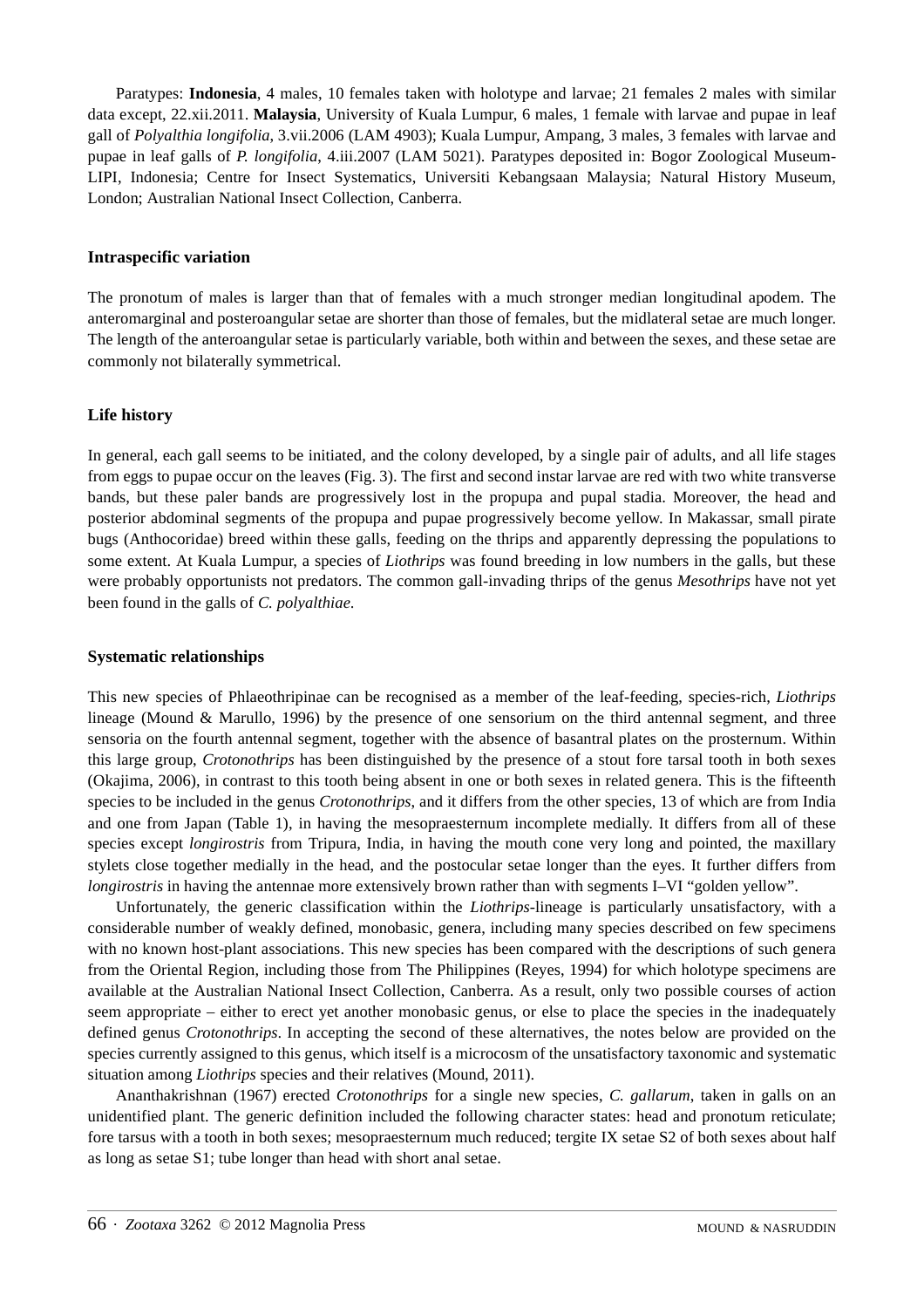Ananthakrishnan (1976) described four new species in *Crotonothrips*, and provided an identification key to the seven species included in the genus at that date, of which two had been described in 1969 and 1972. However, the discriminating character states used in this key are remarkably weak. For example, in couplet 2 the choice involves "…prothoracic setae very short" in contrast to "…prothoracic setae better developed". Similarly, in couplet 4 the contrast is between "B2 of IX always half as long as B1 and B3" and "B2 of IX nearly half as long, sometimes only very little shorter". One of the new species, *parvus*, was stated to have been collected together with specimens of *gallarum* in galls of *Memecylon* sp. at Coorg, Karnataka, and the possibility that these represent variation within a single species requires additional field studies. All four of the new species in the 1976 publication were described as from "*Memecylon* sp.", but the introduction to the paper provides species names of the plants involved. However, this leaves open the more interesting biological question as to whether there is a group of host specific species of *Crotonothrips*, or just a few polyphagous and structurally variable species (Table 1).

| <b>Species</b> | <b>Author</b>       | Date | Page | Original genus                           | Country                | <b>Host plant</b>                  |
|----------------|---------------------|------|------|------------------------------------------|------------------------|------------------------------------|
| acharensis     | Muraleedharan & Sen | 1978 | 257  | Crotonothrips<br>( <i>Inermothrips</i> ) | India                  | Not known                          |
| coorgensis     | Ananthakrishnan     | 1976 | 412  | Crotonothrips                            | India                  | Memecylon talbotianum <sup>1</sup> |
| antahasta      | Ramakrishna         | 1928 | 294  | <b>Brachythrips</b>                      | India                  | Memecylon edule <sup>2</sup>       |
| avidi          | Ananthakrishnan     | 1972 | 5    | Crotonothrips                            | India                  | Santalum album <sup>1</sup>        |
| entifer        | Priesner            | 1935 | 365  | <b>Haplothrips</b><br>(Odontoplothrips)  | Japan                  | Ardisia sieboldii <sup>3</sup>     |
| issimilis      | Ananthakrishnan     | 1976 | 414  | Crotonothrips                            | India                  | Memecylon lawsoni <sup>1</sup>     |
| erraticus      | Muraleedharan & Sen | 1981 | 205  | Crotonothrips                            | India                  | Not known                          |
| gallarum       | Ananthakrishnan     | 1967 | 119  | Crotonothrips                            | India                  | Not known                          |
| longirostris   | Muraleedharan & Sen | 1981 | 207  | Crotonothrips                            | India                  | Not known                          |
| maoensis       | Nilamani & Prasad   | 1990 | 262  | Crotonothrips<br>( <i>Inermothrips</i> ) | India                  | Schefflera wallichii <sup>4</sup>  |
| memecylonicus  | Ananthakrishnan     | 1976 | 415  | Crotonothrips                            | India                  | Memecylon $sp1$                    |
| mimicus        | Ananthakrishnan     | 1969 | 190  | Phaeothrips                              | <i>India</i>           | Secamone emetica <sup>1</sup>      |
| nagaensis      | Muraleedharan       | 1982 | 376  | Crotonothrips                            | India                  | Not known                          |
| parvus         | Ananthakrishnan     | 1976 | 417  | Crotonothrips                            | India                  | Memecylon $sp.$ <sup>1</sup>       |
| polyalthiae    | Mound & Nasruddin   | 2012 |      | Crotonothrips                            | Indonesia:<br>Malaysia | Polyalthia longifolia              |

**TABLE 1.** Species included in the genus *Crotonothrips.*

<sup>1</sup>Ananthakrishnan TN (1976: 411); <sup>2</sup>Ananthakrishnan TN (1978: 43); <sup>3</sup>Okajima (2006); <sup>4</sup>Nilamani & Prasad (1990).

Ananthakrishnan & Sen (1980) reprinted the 1976 identification key, but added *C. dantahasta* (Ramakrishna) with no further comment, apparently as a new combination from its original genus *Brachythrips*. They also included at the start of the key one species placed in a subgenus, *Inermothrips*, and the significance of this is discussed further below. Subsequently, two further new species of *Crotonothrips* were described from India, by Muraleedharan & Sen (1981a) and Muraleedharan (1982), both of which were based on specimens with no host information, and neither of which is distinguished satisfactorily from the species in Ananthakrishnan (1976). In summary, the descriptions of all 10 of these species from India suffer from the lack of biological studies – there being no attempt to consider structural variation within and between galls, and between populations, and no serious attempt to investigate patterns of host-plant relationships. The importance of such studies when investigating biological diversity was stressed by Mound & Kranz (1997).

Muraleedharan & Sen (1978) described *Crotonothrips* (*Inermothrips*) *cacharensis*, based on specimens from Assam with no host plant information. This subgenus was erected on the basis that a fore tarsal tooth was lacking in